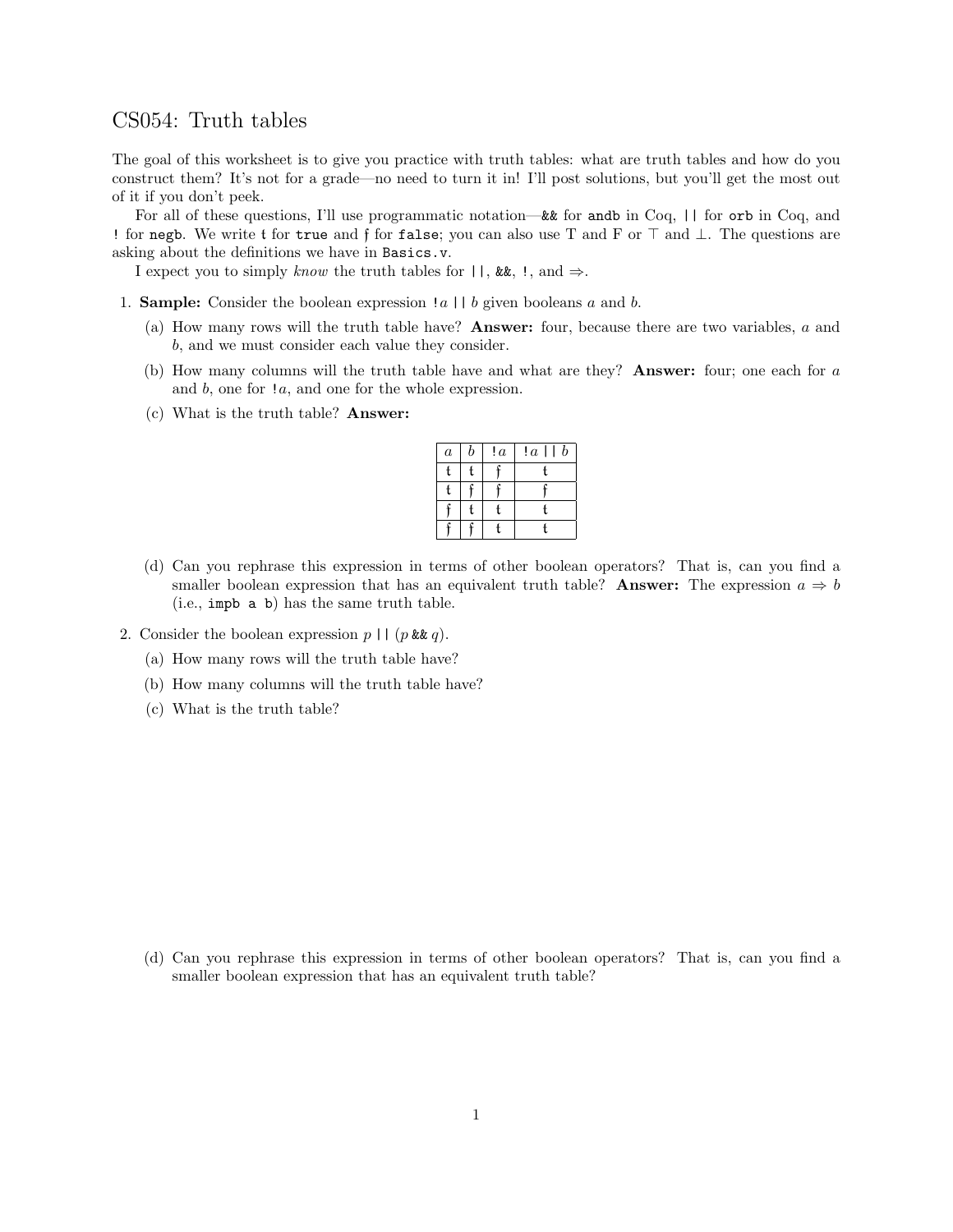- 3. Consider the boolean expression x &&  $(x \mid y)$ .
	- (a) How many rows will the truth table have?
	- (b) How many columns will the truth table have?
	- (c) What is the truth table?

- (d) Can you rephrase this expression in terms of other boolean operators? That is, can you find a smaller boolean expression that has an equivalent truth table?
- 4. Consider the boolean expression  $(x \& g)(\mid (x \& g)$ .
	- (a) How many rows will the truth table have?
	- (b) How many columns will the truth table have?
	- (c) What is the truth table?

(d) Can you rephrase this expression in terms of other boolean operators? That is, can you find a smaller boolean expression that has an equivalent truth table?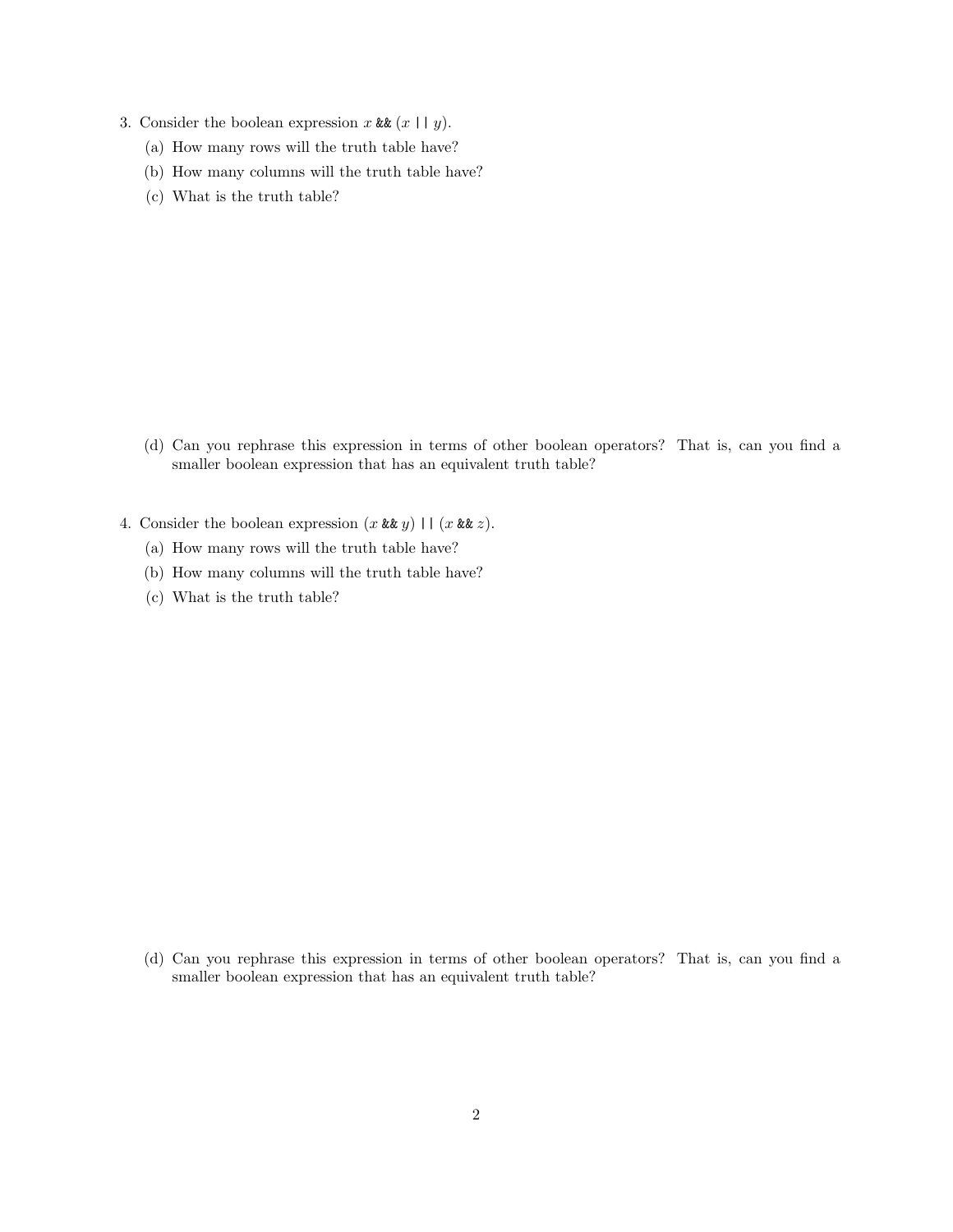- 5. Consider the boolean expression  $!x$  &  $!y$ .
	- (a) How many rows will the truth table have?
	- (b) How many columns will the truth table have?
	- (c) What is the truth table?

- (d) Can you rephrase this expression in terms of other boolean operators? That is, can you find a smaller boolean expression that has an equivalent truth table?
- 6. Consider the boolean expression  $|a|$  |  $|b$ .
	- (a) How many rows will the truth table have?
	- (b) How many columns will the truth table have?
	- (c) What is the truth table?

(d) Can you rephrase this expression in terms of other boolean operators? That is, can you find a smaller boolean expression that has an equivalent truth table?